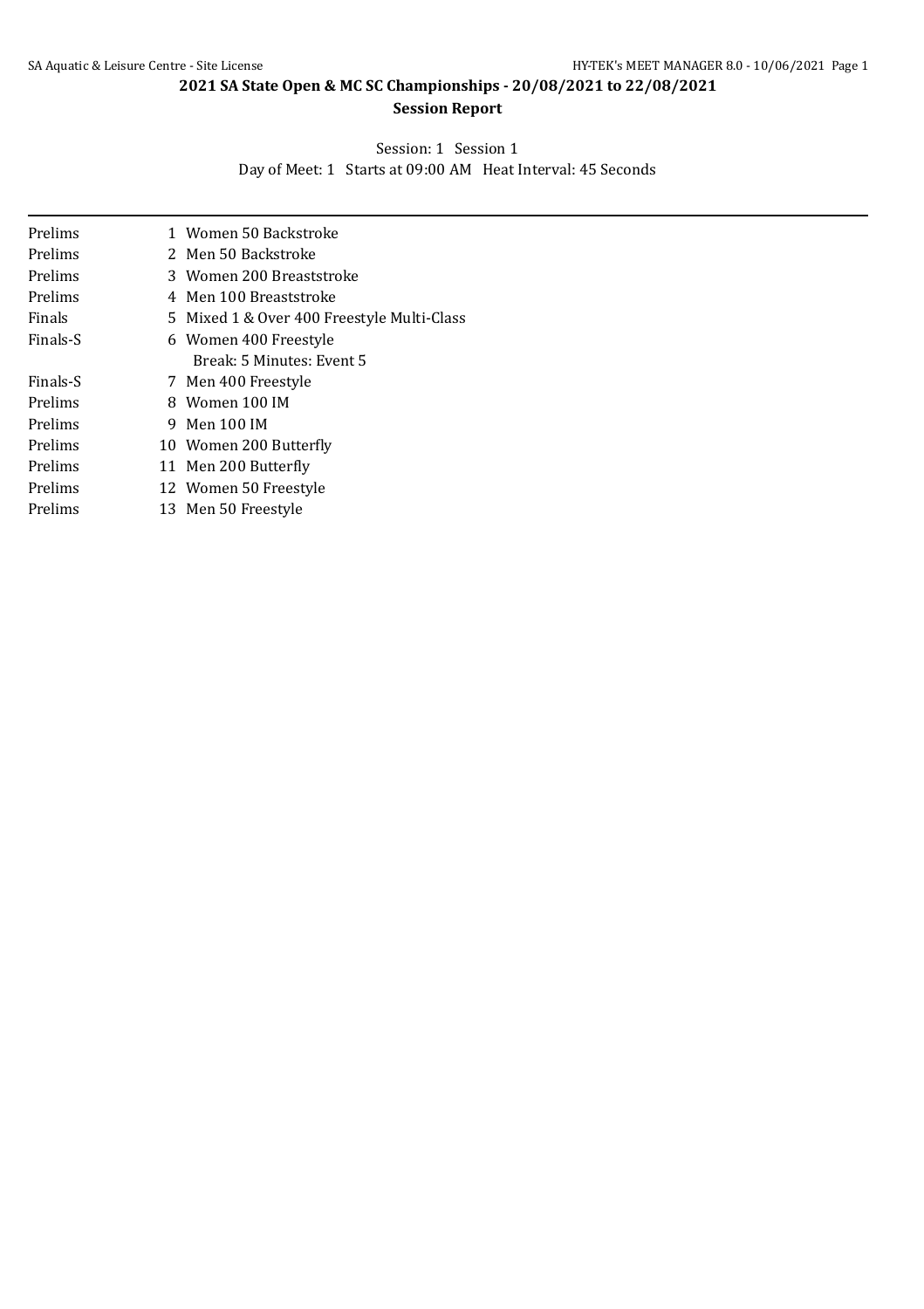# **Session Report**

#### Session: 2 Session 2

Day of Meet: 1 Starts at 05:00 PM Heat Interval: 45 Seconds

| Finals   | 1 Women 50 Backstroke                       |
|----------|---------------------------------------------|
| Finals   | 2 Men 50 Backstroke                         |
|          | Break: 4 Minutes: Event 1                   |
| Finals   | 14 Mixed 1 & Over 50 Backstroke Multi-Class |
|          | Break: 4 Minutes: Event 2                   |
| Finals   | 3 Women 200 Breaststroke                    |
|          | Break: 4 Minutes: Event 12                  |
| Finals   | 4 Men 100 Breaststroke                      |
|          | Break: 4 Minutes: Event 3                   |
| Finals-2 | 6 Women 400 Freestyle                       |
|          | Break: 4 Minutes: Event 4                   |
| Finals-2 | 7 Men 400 Freestyle                         |
|          | Break: 4 Minutes: Event 6                   |
| Finals   | 8 Women 100 IM                              |
| Finals   | 9 Men 100 IM                                |
| Finals   | 10 Women 200 Butterfly                      |
|          | Break: 4 Minutes: Event 7                   |
| Finals   | 11 Men 200 Butterfly                        |
|          | Break: 4 Minutes: Event 8                   |
| Finals   | 12 Women 50 Freestyle                       |
|          | Break: 4 Minutes: Event 9                   |
| Finals   | 13 Men 50 Freestyle                         |
|          | Break: 4 Minutes: Event 10                  |
| Finals   | 15 Mixed 1 & Over 50 Freestyle Multi-Class  |
|          | Break: 4 Minutes: Event 11                  |
| Finals   | 16 Women 4x100 Medley Relay                 |
|          | Break: 4 Minutes: Event 13                  |
| Finals   | 17 Men 4x100 Medley Relay                   |
|          | Break: 8 Minutes: Event 14 & 15             |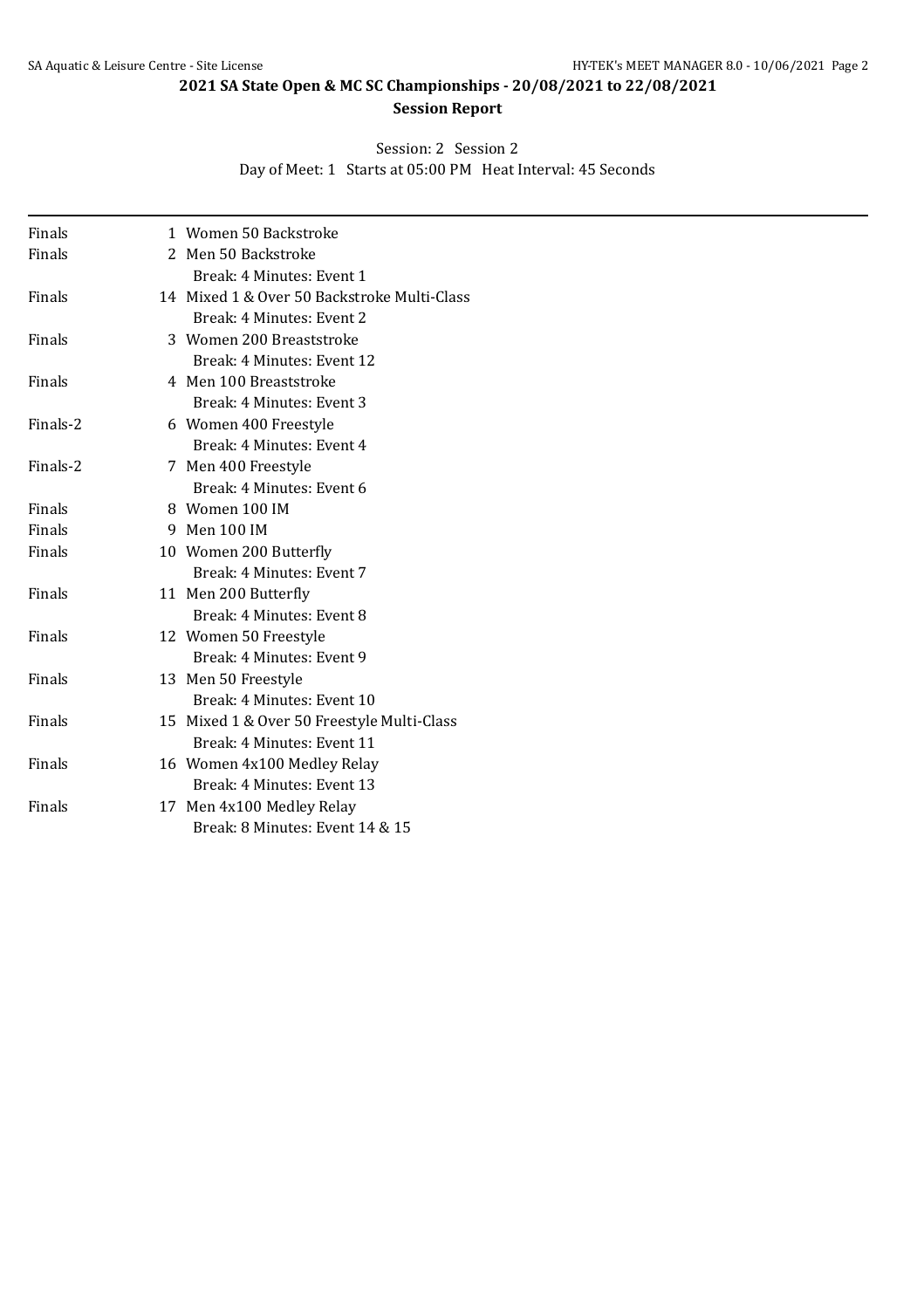# **Session Report**

# Session: 3 Session 3

Day of Meet: 2 Starts at 09:00 AM Heat Interval: 45 Seconds

| Finals   | 18 Mixed 1 & Over 100 Freestyle Multi-Class |
|----------|---------------------------------------------|
| Prelims  | 19 Men 100 Freestyle                        |
|          | Break: 5 Minutes: Event 16                  |
| Prelims  | 20 Women 100 Backstroke                     |
| Prelims  | 21 Men 200 Backstroke                       |
| Prelims  | 22 Women 100 Breaststroke                   |
| Prelims  | 23 Men 50 Breaststroke                      |
| Finals-S | 24 Women 400 IM                             |
| Prelims  | 25 Men 100 Butterfly                        |
| Prelims  | 26 Women 200 Freestyle                      |
| Finals   | 27 Mixed 1 & Over 200 IM Multi-Class        |
| Prelims  | 28 Men 200 IM                               |
| Prelims  | 29 Women 50 Butterfly                       |
|          | Break: 5 Minutes: Event 25                  |
| Finals-S | 30 Men 1500 Freestyle                       |
| Finals   | 130 Men 400 1500 Free w 400 QT              |
| Finals-S | 31 Women 1500 Freestyle                     |
| Finals   | 131 Women 400 1500 Free w 400 QT            |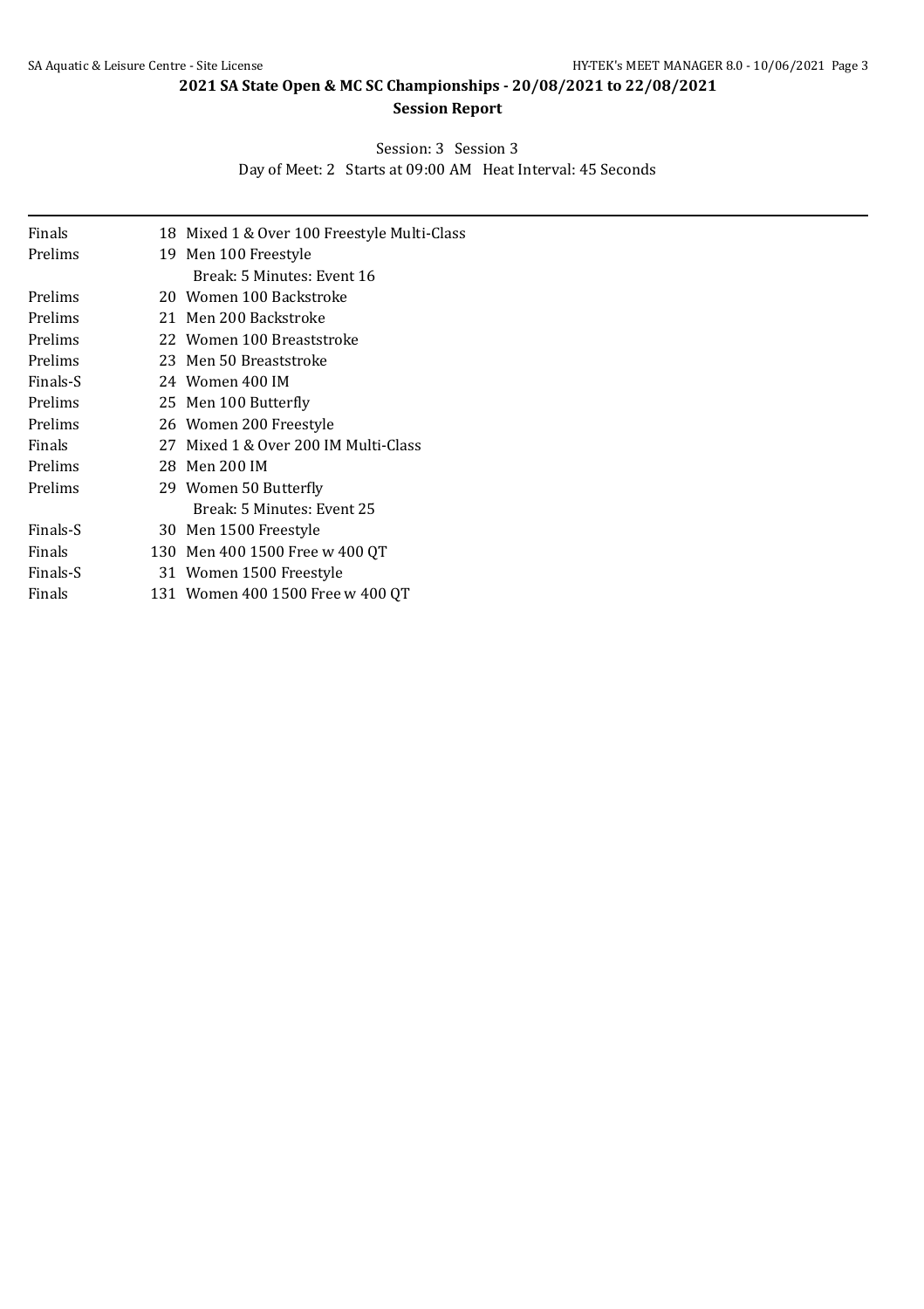# **Session Report**

# Session: 4 Session 4

Day of Meet: 2 Starts at 05:00 PM Heat Interval: 45 Seconds

| Finals   | 19 Men 100 Freestyle                         |
|----------|----------------------------------------------|
| Finals   | 20 Women 100 Backstroke                      |
|          | Break: 4 Minutes: Event 17                   |
| Finals   | 32 Mixed 1 & Over 100 Backstroke Multi-Class |
|          | Break: 4 Minutes: Event 18                   |
| Finals   | 21 Men 200 Backstroke                        |
|          | Break: 4 Minutes: Event 30                   |
| Finals   | 22 Women 100 Breaststroke                    |
|          | Break: 4 Minutes: Event 19                   |
| Finals   | 23 Men 50 Breaststroke                       |
|          | Break: 4 Minutes: Event 20                   |
| Finals-2 | 24 Women 400 IM                              |
|          | Break: 4 Minutes: Event 21                   |
| Finals   | 25 Men 100 Butterfly                         |
|          | Break: 4 Minutes: Event 22                   |
| Finals   | 26 Women 200 Freestyle                       |
|          | Break: 4 Minutes: Event 23                   |
| Finals   | 28 Men 200 IM                                |
|          | Break: 4 Minutes: Event 24                   |
| Finals   | 33 Mixed 1 & Over 50 Butterfly Multi-Class   |
|          | Break: 4 Minutes: Event 26                   |
| Finals   | 29 Women 50 Butterfly                        |
|          | Break: 4 Minutes: Event 31                   |
| Finals-1 | 30 Men 1500 Freestyle                        |
|          | Break: 4 Minutes: Event 27                   |
| Finals-1 | 31 Women 1500 Freestyle                      |
|          | Break: 4 Minutes: Event 28                   |
| Finals   | 34 Men 4x100 Freestyle Relay                 |
|          | Break: 8 Minutes: Event 29 & 32              |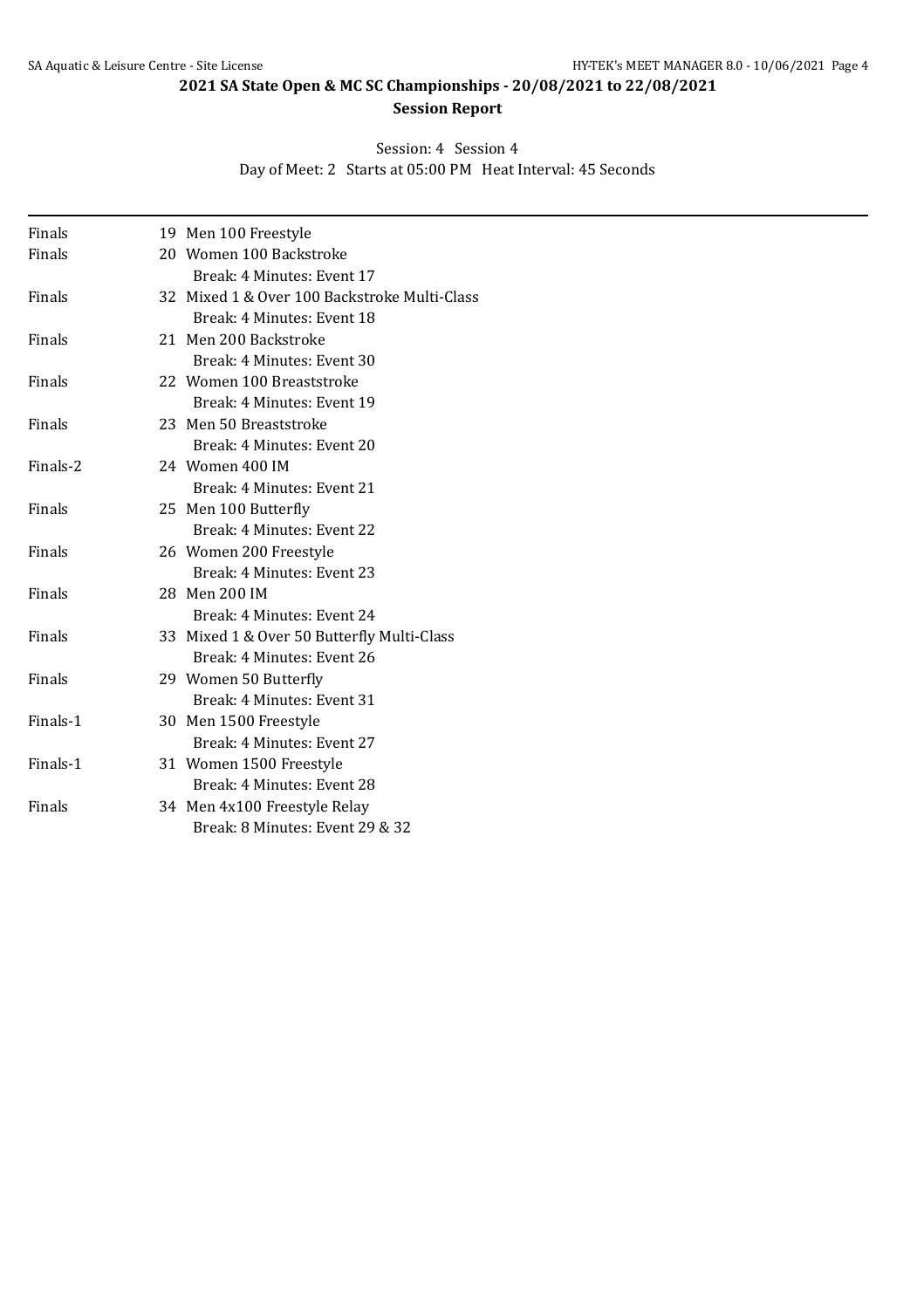# **Session Report**

#### Session: 5 Session 5

Day of Meet: 3 Starts at 09:00 AM Heat Interval: 45 Seconds

| Prelims  | 35 Women 100 Freestyle                        |
|----------|-----------------------------------------------|
| Prelims  | 36 Men 200 Freestyle                          |
| Finals   | 37 Mixed 1 & Over 200 Freestyle Multi-Class   |
| Prelims  | 38 Women 200 IM                               |
| Prelims  | 39 Men 50 Butterfly                           |
| Prelims  | 40 Women 100 Butterfly                        |
| Prelims  | 41 Men 100 Backstroke                         |
| Prelims  | 42 Women 50 Breaststroke                      |
| Finals   | 43 Mixed 1 & Over 50 Breaststroke Multi-Class |
| Finals-S | 44 Men 400 IM                                 |
| Prelims  | 45 Women 200 Backstroke                       |
| Prelims  | 46 Men 200 Breaststroke                       |
| Finals-S | 47 Women 800 Freestyle                        |
| Finals   | 147 Women 400 800 Free w 400 QT               |
| Finals-S | 48 Men 800 Freestyle                          |
| Finals   | 148 Men 400 800 Free w 400 QT                 |
|          |                                               |